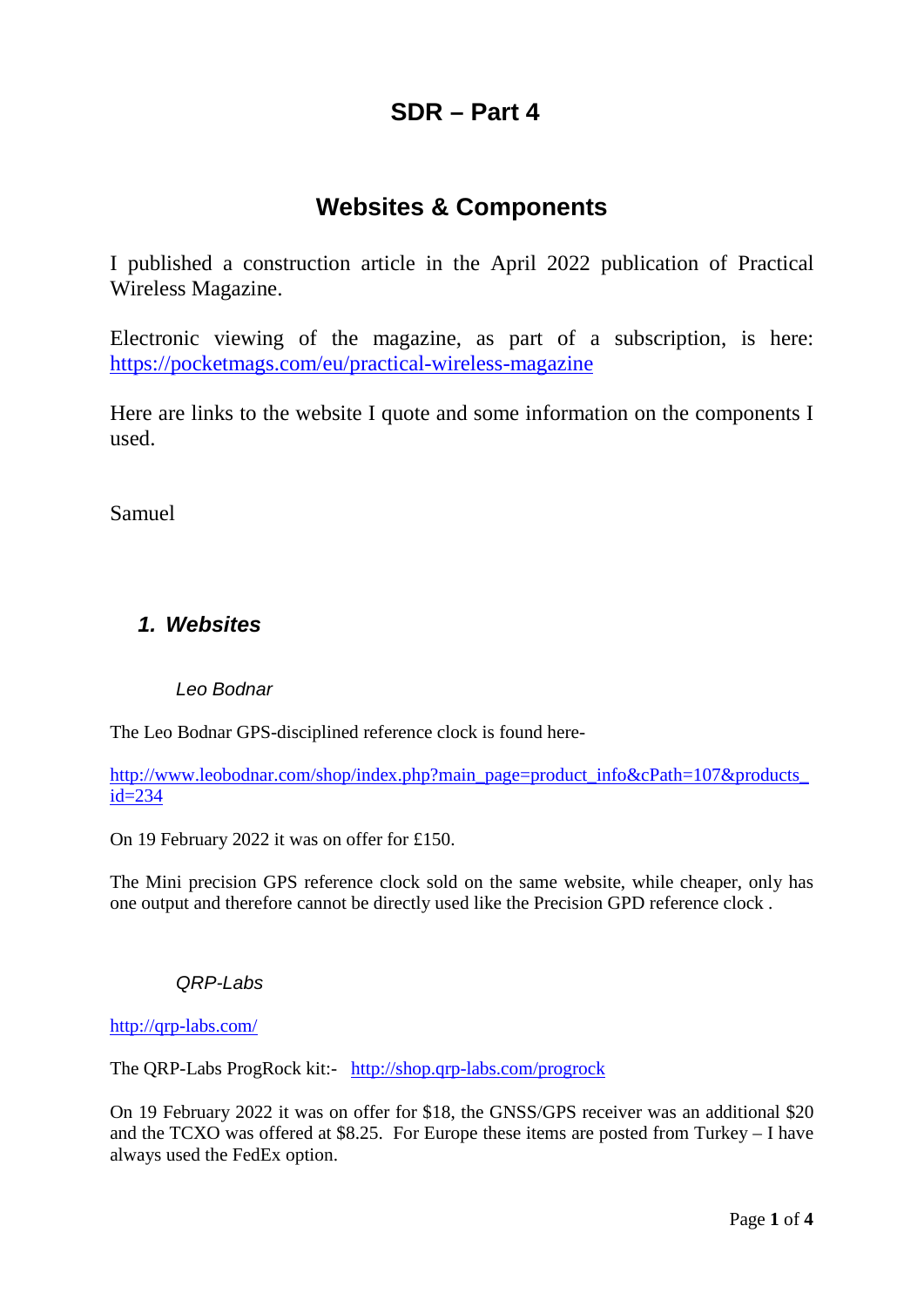### *2. Components*





For C1, C2, C3, C4 I used 1µF/25V Tantalum capacitor.

*Bank selection circuit – Figure 8.*



U1 is a MAX6816 CMOS switch debouncer – I bought these from Mouser as part number: 700-MAX6816EUST.

SW1 is a normally closed switch keeping pin 2 of U1 at ground when not pressed.

I bought the red SOT-23 to DIL-8 converter PCBs off EBay.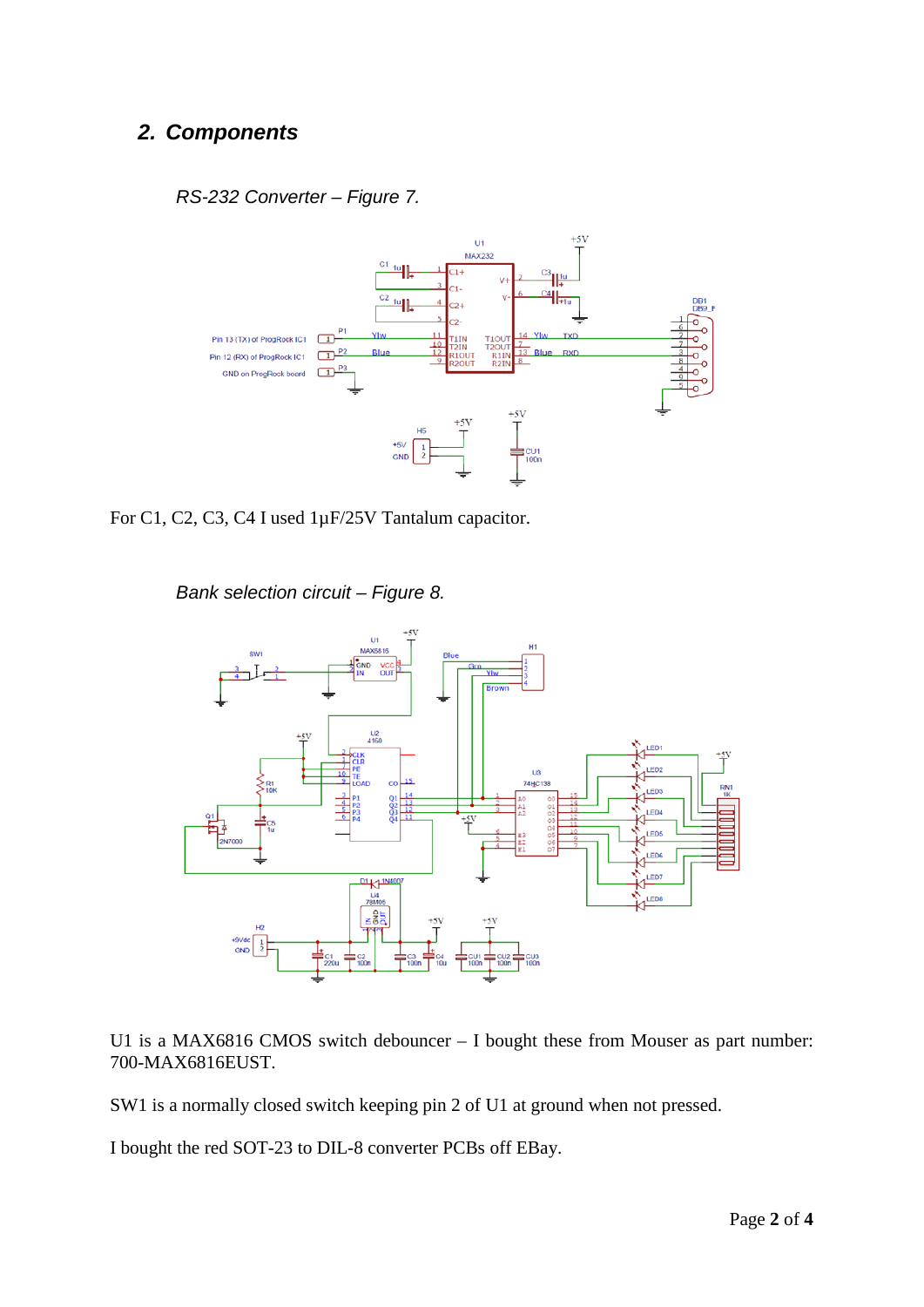U2 is a MC14160 which is a synchronous Presettable 4-Bit BCD Counter – I have a tube of these but I am concerned that these particular ICs do not seem to be available through the usual component suppliers.

One solution is to use an alternative IC and I suggest either a 4510 or a 4516. As we are only counting to 7 before resetting the counter it does not matter if we use a BCD counter (4510) or a binary counter (4516). These alternatives are not pin compatible so some changes will need to be made.



*Silicon Labs Si590 Crystal Oscillator – Figure 11.*

**Figure 11. Schematic of the Si590 oscillator.**

U4 is a MAX16054 CMOS switch debouncer – I bought these from Mouser as part number: 700-MAX16054AZTT.

X1is a SiLabs programmable crystal oscillator with manufacturer part number 590CD-ADG and Digi-Key part number 590CD-ADG-ND. The C part of 590CD indicates that this part operates at  $3.3V_{dd}$ , provides a CMOS output and has its output enabled when pin 1 is high.

X2 is a SiLabs programmable crystal oscillator with manufacturer part number 590PD-ADG and Digi-Key part number 590PD-ADG-ND. The P part of 590PD indicates that this part operates at  $3.3V_{dd}$ , provides a CMOS output and has its output enabled when pin 1 is low.

The D part of 590CD and 590PD indicates the total stability and temperature stability of the device. The D part has the best specification.

What is not shown in figure 11 is that U1 runs off 5V and there are additional connections required as follows: